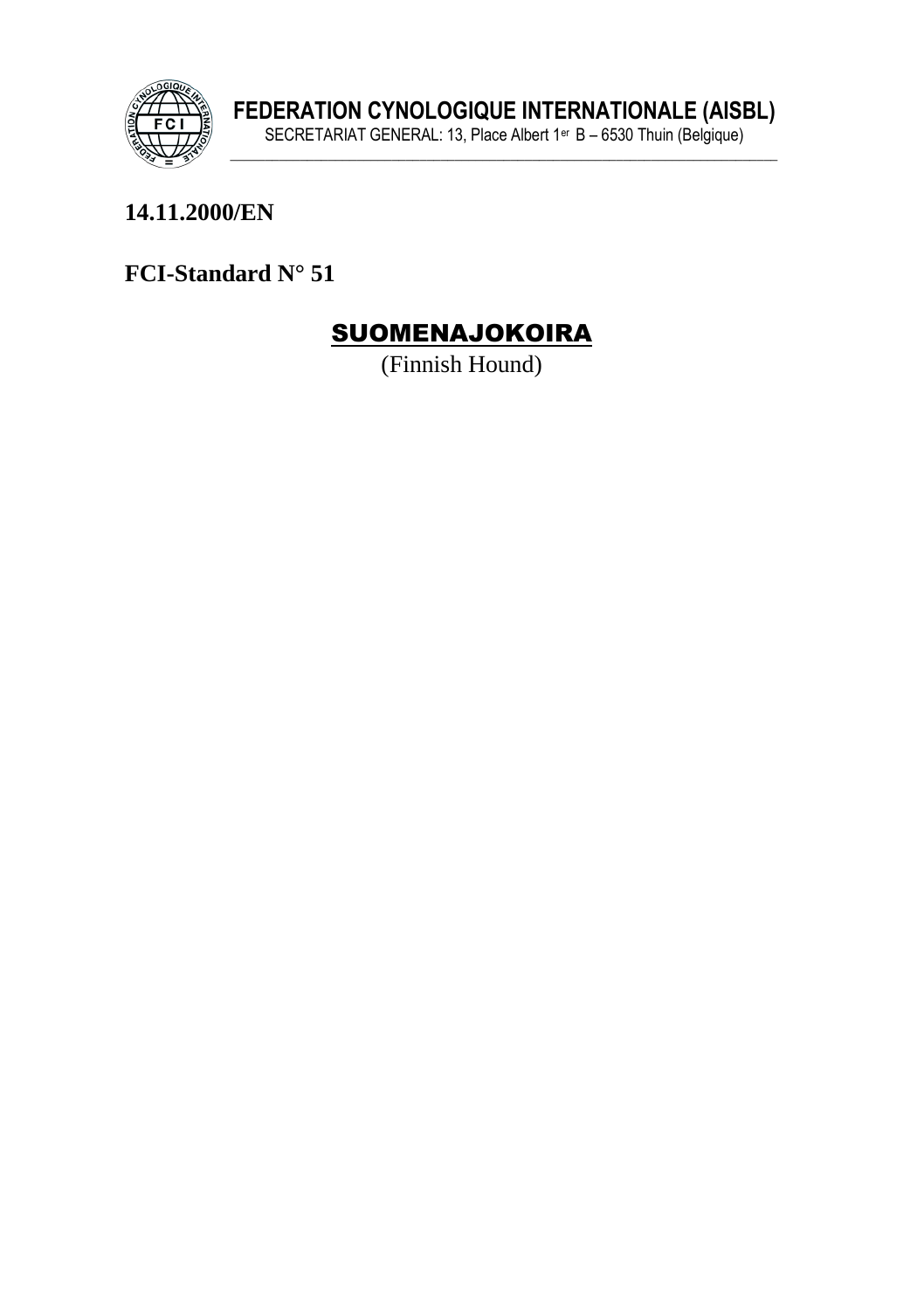**ORIGIN**: Finland.

### **DATE OF PUBLICATION OF THE OFFICIAL VALID STANDARD**: 17.07.1997.

**UTILIZATION**: A hound for hunting hare and fox by following the scent. Eager to hunt also in difficult circumstances. He works independently, he is a versatile tracker and pursues the quarry with resonant barking.

| <b>FCI-CLASSIFICATION:</b> | Group 6             | Scenthounds and related           |
|----------------------------|---------------------|-----------------------------------|
|                            |                     | breeds.                           |
|                            |                     | Section 1.2. Medium sized hounds. |
|                            | With working trial. |                                   |

**BRIEF HISTORICAL SUMMARY:** In Finland in the beginning of  $19<sup>th</sup>$  century there were in addition to the finnish country dogs also many dogs resembling the European hound breeds. After the establishment of the Finnish Kennel Club in 1889 the development of the Finnish Hound began. The first standard was written in 1932. The breeding associations in different parts of the country were very important to the development of the breed. The crosses made in the beginning of the  $20^{Th}$  century have also helped to create the stock from which the Finnish Hound descends.

**GENERAL APPEARANCE**: Tricoloured, medium in size, evenly high; clearly longer in body than the height at the withers, strongly built but not heavy. The supporting area of standing is as long as the body or slightly longer, in front it is as broad as the chest and in rear at least as broad as in the front. The sex should be clearly stamped.

### **IMPORTANT PROPORTIONS**:

- The ratio between the length of the body and the height at the withers is of 1,1 to 1.
- The depth of the chest is a half of the height at the withers.
- The length of the muzzle is equal to the length of the skull. The length of the skull is equal to its width and depth.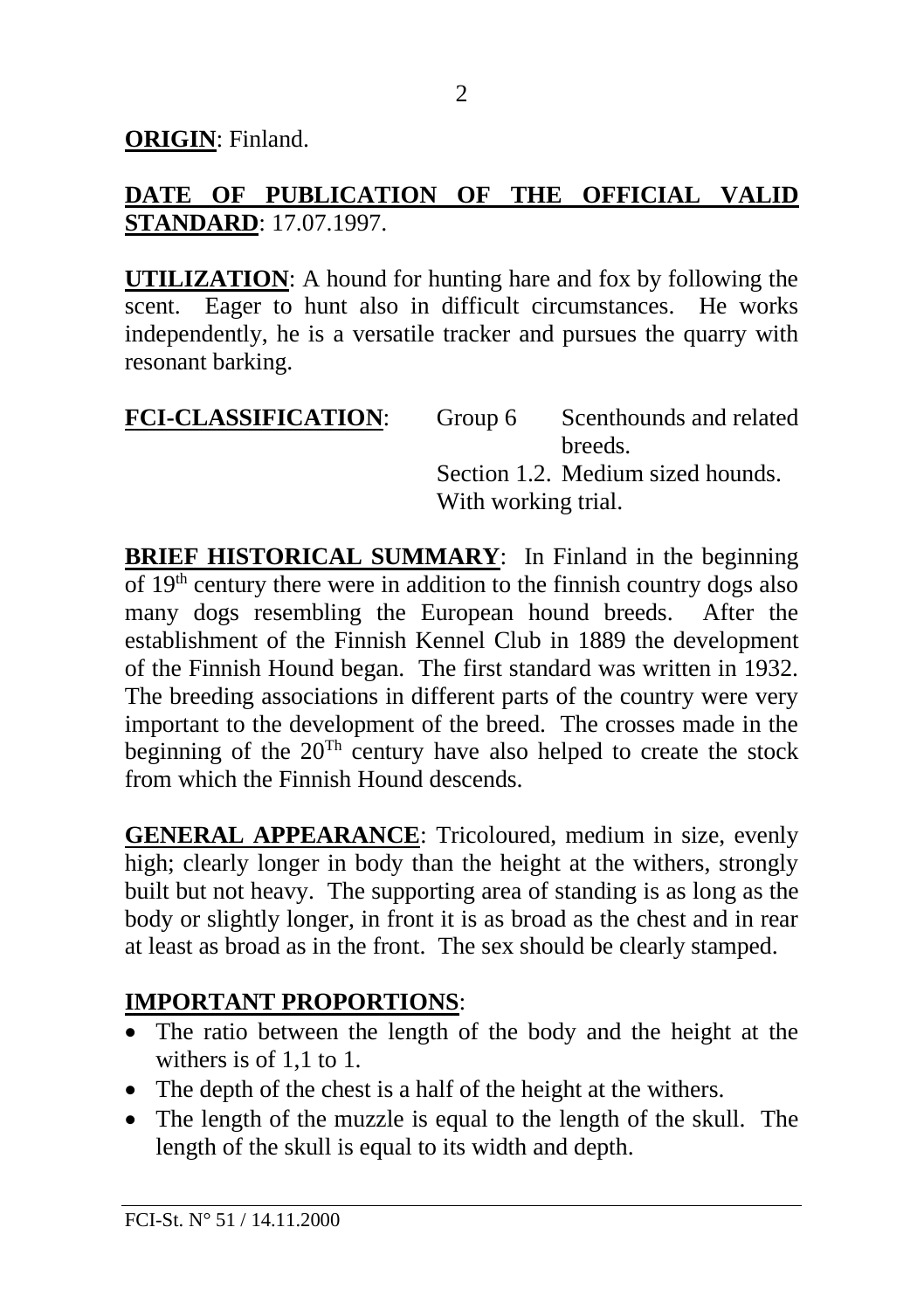**BEHAVIOUR / TEMPERAMENT:** Calm, energetic and friendly, never aggressive.

## **HEAD**

CRANIAL REGION: Seen from the front of even breadth, domed at the top of the skull. Forehead slightly convex in profile. The topline of the skull is parallel to the bridge of the nose; the furrow between the eyes is barely visible; eyebrows and occiput are clearly visible. Stop: Slight but clearly defined, accentuated by the eyebrows.

#### FACIAL REGION:

Nose: Well developed, black; large and mobile nostrils.

Muzzle: Equal in length to the skull, moderately deep, slightly tapering; the bridge of the nose is straight. The lower lip forms the lower line which is almost parallel with the topline of the muzzle.

Lips: Well developed, good pigmentation. The upper lip beautifully curved. The lips and the corners of the mouth are close fitting.

Jaws/Teeth: The jaws are strong. Teeth well developed, symmetrically set in the jaws. Complete normal dentition. Tight and complete scissor bite.

Cheeks: Moderately clean.

**EYES**: Medium in size, not protruding, slightly oval, of a dark brown colour, looking forward. Expression calm. The eyelids are black.

**EARS**: Hanging with the front edge close to the head. Turned, so that the back-edge points outwards, the tip nearly forwards. Set on the line drawn from the nose to the eyes. Flat, reaching over half of the muzzle when drawn forward.

**NECK**: Of medium length, muscular, rather clean, the topline only slightly arched. When standing the tip of the nose is at the level of the topline or slightly higher.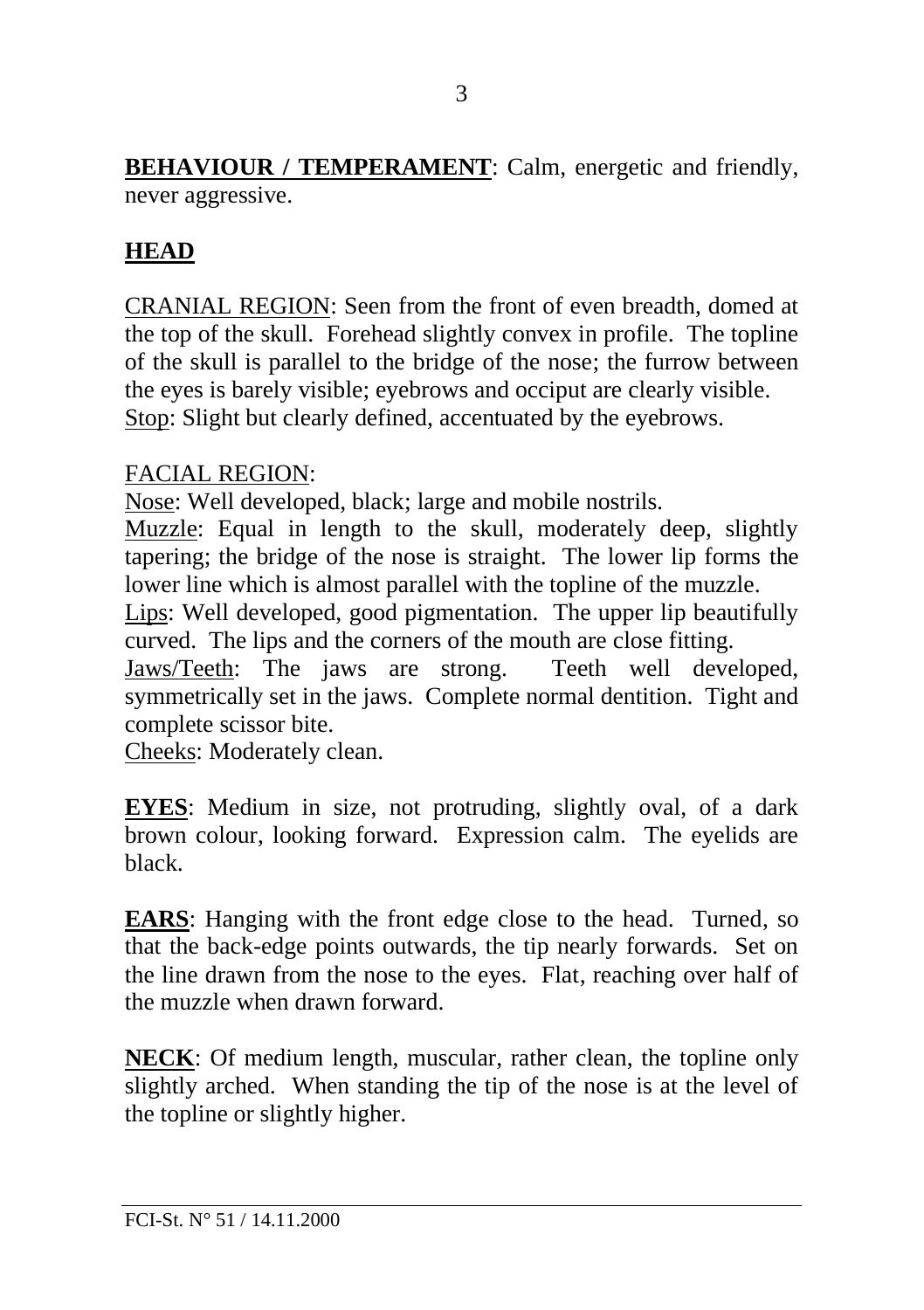## **BODY**:

Back: Of medium length, straight and muscular.

Loin: Rather short and powerful.

Croup: Well developed, long and strong, slightly oblique. In profile the topline continues to a beautifully arched croup.

Chest: Long and deep, reaching to the elbows. Ribs well sprung ; the forechest clearly visible.

Underline and belly: Slightly rising.

**TAIL**: Low set, slightly arched, reaching the hocks. Strong at the base, tapering towards the end. In repose hanging close to the hindquarters, in action it may rise but not higher than the level of the topline. The hair on the tail is similar to that on the body.

# **LIMBS**

### FOREQUARTERS:

General appearance: Well angulated. Straight and parallel when viewed from the front; the forearms are vertical. The deepest point of the chest is at the level of the elbows. The upper arm and forearm are equal in length.

Shoulder: Rather long, oblique and powerful; close to the body but very mobile.

Upper arms: Equal in length to the shoulders, clearly oblique and powerful.

Elbow: Set well behind parallel to the body; tightly close to the body. Forearm: Powerful and sinewy with strong oval bones.

Metacarpus (Pastern): Slightly oblique.

Forefeet: Slightly oval and high, with well arched tight toes. Nails strong, preferably black. Pads springy, preferably black and on the sides covered with dense hair.

### HINDQUARTERS:

General appearance: Strong, well angulated, straight and parallel when viewed from behind.

Upper thigh: Long and broad with strong muscles.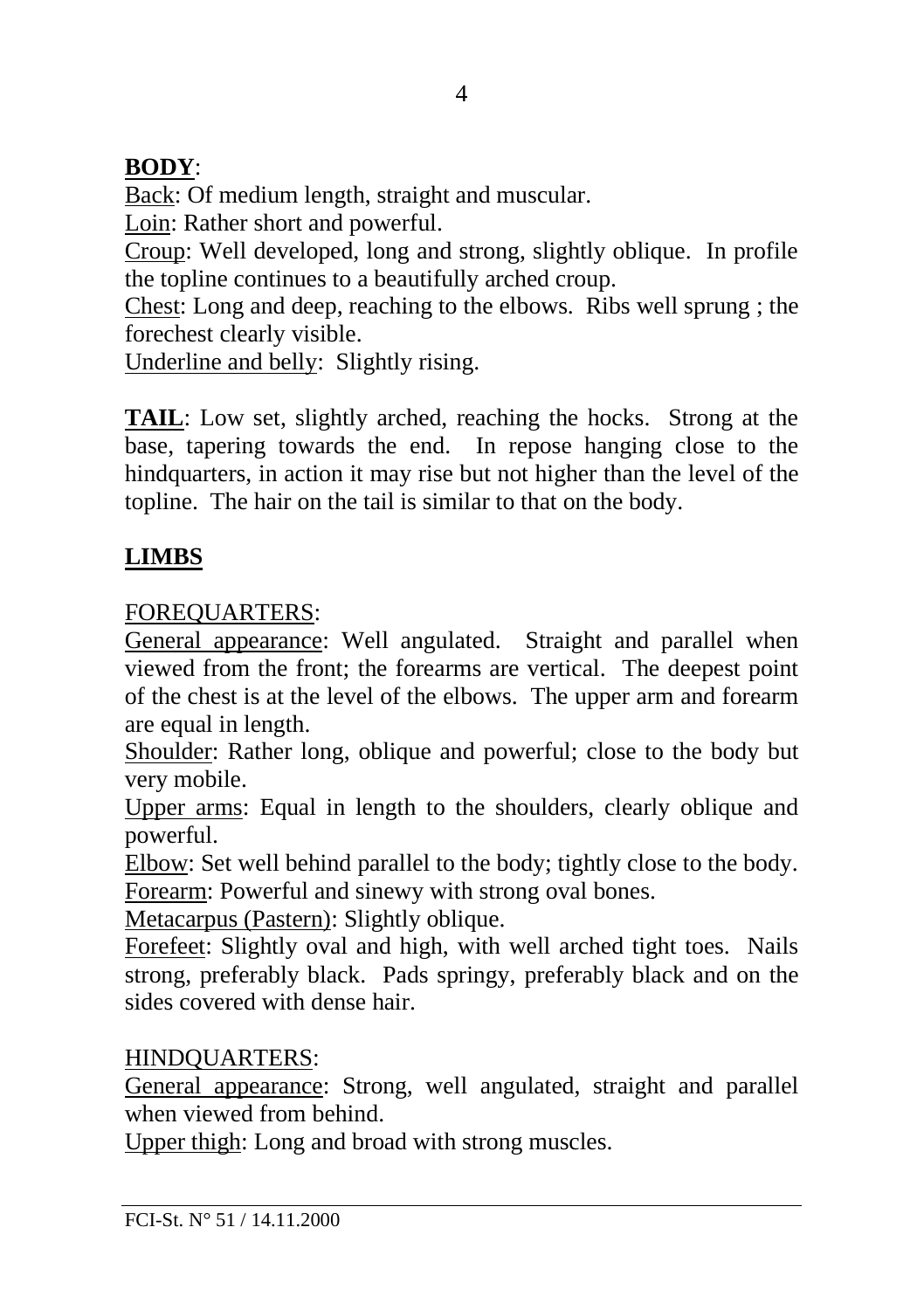Stifle: Pointing forward. The front line of the hind leg is smoothly curved.

Lower thigh: Moderately long and oblique, sinewy.

Hock: Strong, rather low.

Metatarsus: Rather short and powerful, vertical.

Hind Feet: Construction equal to the front feet, pointing straight forward.

**GAIT**: Trots lightly and effectively with a long-reaching stride. The topline remains level and firm on the move. The legs move parallel.

**SKIN**: Thick, close-lying all over the body with no wrinkles.

### **COAT**

Hair : Undercoat short, dense and soft in texture. Outer coat medium in length, close-lying, straight, dense and rather harsh.

Colour: Tricoloured. Black mantle, rich tan colour on the head, lower parts of the body, shoulders, upper thighs and also elsewhere on the legs. White markings usually on head, neck, forechest, lower parts of the legs and on the tip of the tail.

#### **SIZE** :

| Height at the withers: | Males from 55 cm to 61 cm.   |
|------------------------|------------------------------|
|                        | Bitches from 52 cm to 58 cm. |
| Ideal height:          |                              |
|                        | Males from 57 cm to 59 cm.   |
|                        | Bitches from 54 cm to 56 cm. |

**FAULTS** : Any departure from the foregoing points should be considered a fault and the seriousness with which the fault should be regarded should be in exact proportion to its degree and its effect upon the health and welfare of the dog.

- Too light or too heavy in construction.
- Wrong sex characteristics.
- Head shape obviously triangular.
- Loose skin on the head.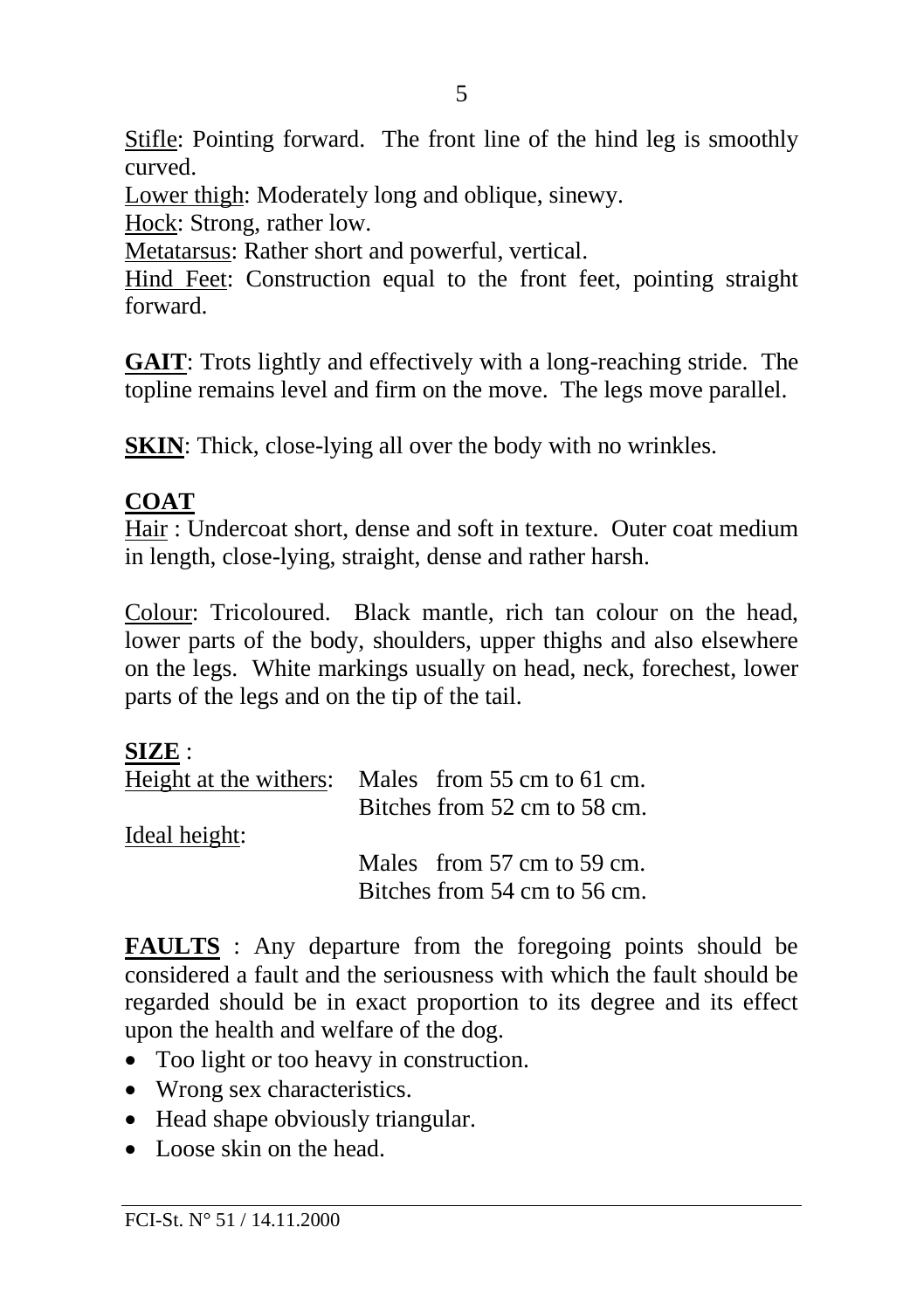- Muzzle snipey or short.
- Level or slightly overshot mouth.
- Square or too long body.
- Short and at the same time steep croup.
- Long, splayed or flat feet.
- Short and obviously soft hair.
- Mottled colour.
- Clearly broken mantle colours.
- Lot of grey hairs or so called wolf hair.
- Height at the withers 1 cm more or less than given in the standard.
- Slightly timid or excessively rough with other dogs.

# **ELIMINATING FAULTS** :

- Aggressive or overly shy dogs.
- Any dog clearly showing physical or behavioural abnormalities.
- Total lack of pigment in the nose.
- Undershot or clearly overshot bite.
- Kinky tail.
- Height at the withers more than 1 cm more or less than given in the standard.

# **N.B.:**

- Male animals should have two apparently normal testicles fully descended into the scrotum.
- Only functionally and clinically healthy dogs, with breed typical conformation should be used for breeding.